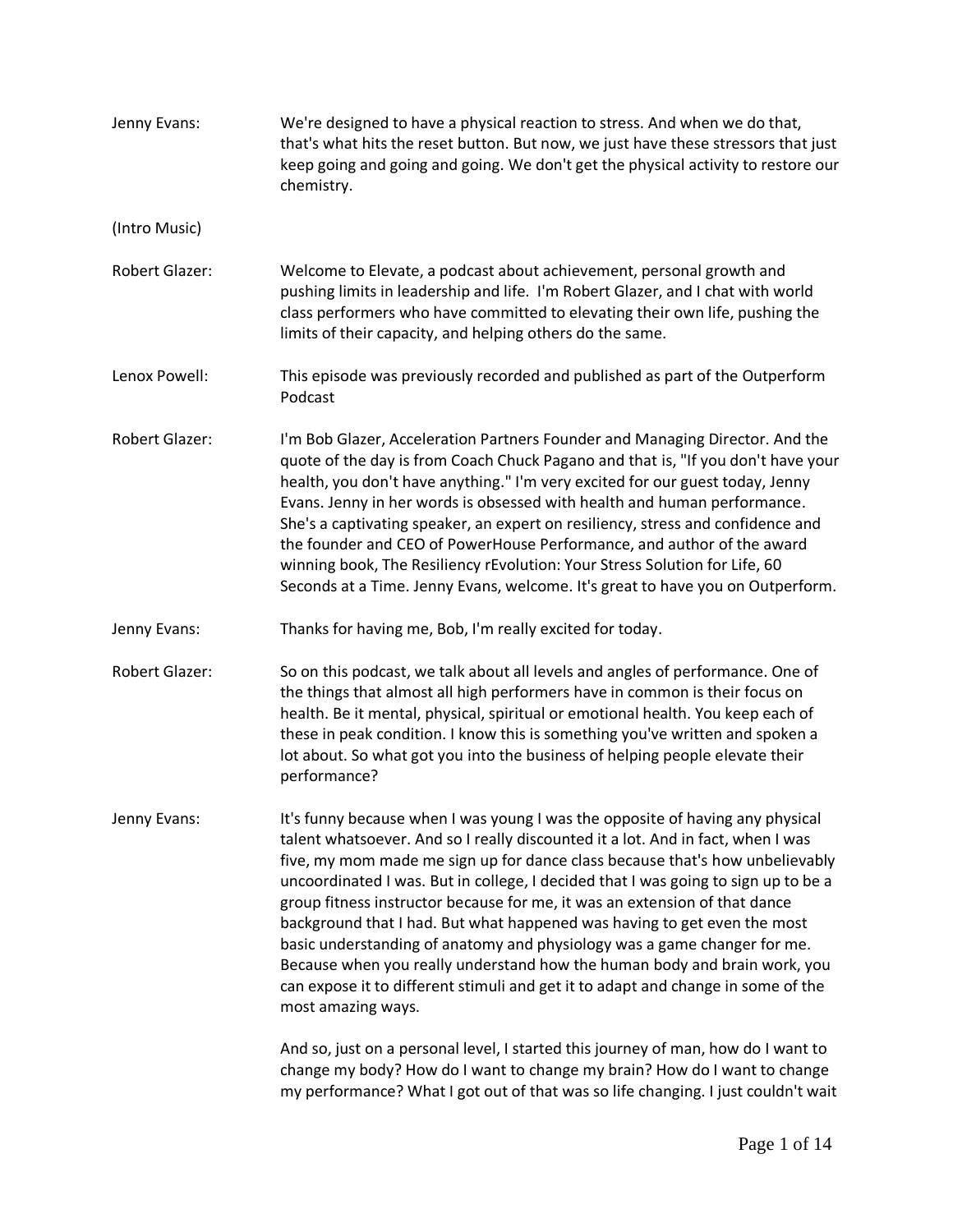to start sharing it with other people because I knew, wow, if this has affected me and I had these challenges and questions, I'm assuming it probably applies to a lot of other people as well. And so, it's funny to me that this is what I've ended up doing based on how I started. It's what I've been really passionate and curious about for an incredibly long time. It's also a field where we are still learning so much about the body and brain and how it works and how to optimize it. So, I'm always continuing to learn. Robert Glazer: Can you explain for everyone what exactly you and PowerHouse Performance do? Jenny Evans: Yes. I love being in front of an audience and sharing information that has the potential to change their lives in some way and really kind of seeing that aha light bulb moment for people when they realize, oh, this isn't going to be as hard as I thought it was going to be, or wow, nobody's ever explained that to me before. So, I travel and speak to a lot of Fortune 500 companies on how their employees can improve their resiliency, their performance, energy, engagement, confidence and as a side effect, their health. Because as you said in the bio, I'm obsessed with human performance. And what organizations really care about is optimizing performance. But approaching performance from a physiological perspective has the great added benefit that people are also improving their health in the process which is just even more beneficial for the business and the bottom line. Robert Glazer: Yeah, there's two themes that you talked about there that are connected to my second book which I'm finishing right now. One is on the concept of working on people holistically. They're the same across their personal self and how they come to work. One of the themes that I'm also digging is on health and wellness and how it's really a foundation to performance and our ability to build that capacity, I just don't see a lot of high performers who aren't working on that and in some way. So, is that a little bit of what you've seen or how do you, when you're talking to these companies, is it really about hey, we need to think about this person holistically? Not trying to get better energy at work but they need better energy across all aspects of their lives or they won't perform at work or elsewhere? Jenny Evans: For sure. You know, one of the things that really sets my work apart on resiliency is that I approach the whole concept of the issue of stress, which is a, it's a huge obstacle for anyone. And most often, the approach is dealing with it psychologically. They'll just give you some stress management techniques. But the reality is that stress is a chemistry problem. It radically changes your chemistry and your physiology. And those chemical changes affect what parts of the brain you have access to. It also affects the structure and composition of your brain. It affects your sleep, your decision making. And so, getting people to understand, you know what, let's approach things from the aspect of let's optimize people's chemistry and physiology, which then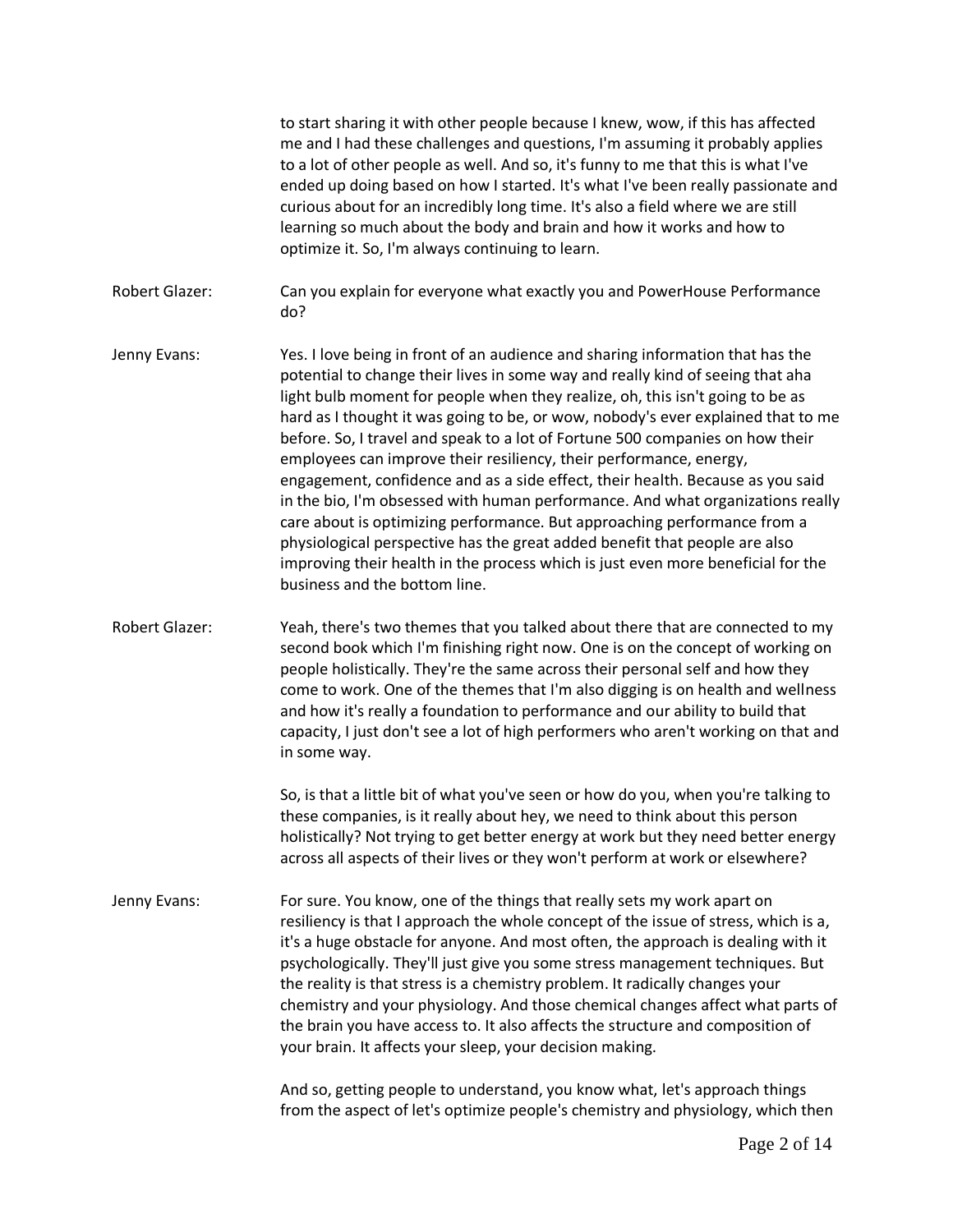means you don't have those negative side effects of stress that most people deal with in their work lives and their personal lives. It's a big paradigm shift for companies to understand, wow, this does all distill down to how do you optimize the chemistry of somebody's body and brain for them to fully access the array of talents and skills that we've invested in as a company, that are essential with all of the change and risk and stress that people are having to deal with, and to make these decisions very quick and to be nimble and agile. Robert Glazer: Have you ever seen someone who's domain specific, who's really stressed out, whether it be financial or otherwise at home and then walks into the work environment and just turns that off and is a different person? Jenny Evans: I have yet to see it. I mean, for sure, there is no firewall between your personal stress and your professional stress. Because like I said, it changes the chemistry of your body and brain. One of those hormones, cortisol, when that's secreted, that lasts in your body and brain for multiple hours after it's been secreted. So, let's say you have a bad morning before you leave for work. And on the way to work, you try to reset yourself psychologically. But honestly, when you're showing up to work, you're still suffering those effects of those stress hormones. And then the same thing, when you get home for work, as much as you're trying to change the channel psychologically, if those stress hormones are still circulating through your body, it is changing how you're showing up emotionally, mentally, spiritually, physically. Robert Glazer: So if you get cut off in traffic and you flick someone off and you're screaming, you're probably not going to walk into work and be your calmest version of yourself? Jenny Evans: Most likely not. But that's where I come into play of like, well, how do you then quickly correct that chemistry because we do need to bounce back from all these events that happened throughout the course of the day. Robert Glazer: We'll dive into the day a little bit because I think the day starts with the morning and that's where really there's been a lot of focus in performance and that how you start your day really sets the tone. But I'd love to just get two definitions from you because I think everyone looks at it a little bit differently. I think it helps to define what we're talking about. So how do you define in your world both resiliency and stress? Jenny Evans: Great questions. So stress, I like to just use the really simple definition. It's anything that pushes your body or brain out of balance. So that means we have good stress in our lives, we have bad stress, but it pushes us out of balance. And the way I define resiliency is first of all, I take a physiological approach to building resiliency. And so what this means is I define it in two ways. Number one, there is a way to train your body and your brain to recover from stress more quickly and efficiently so that you are back on your feet for that next kick in the face, that next stressor that I promise you is coming.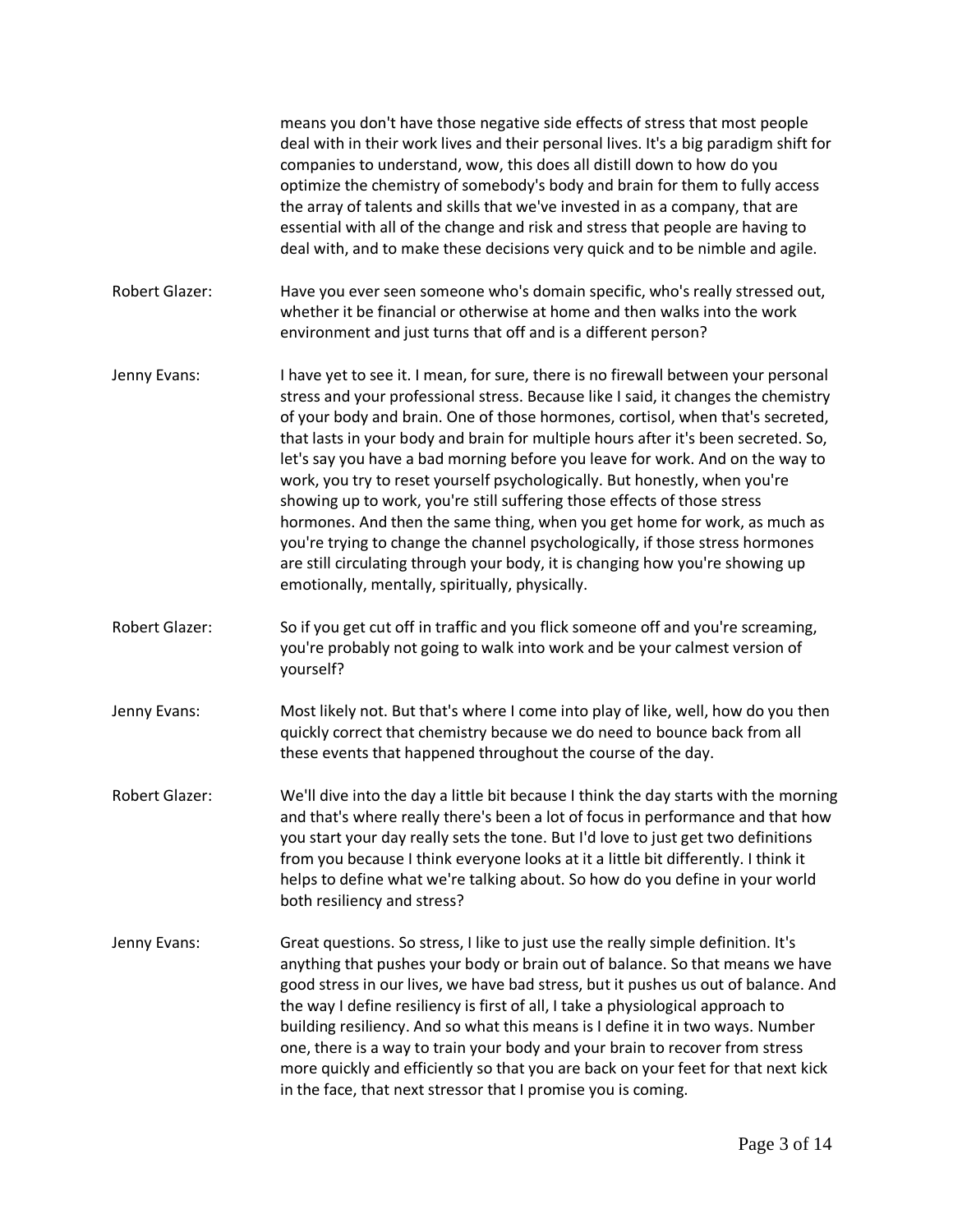And then number two, resiliency is also about how can you train to raise your body and brain's threshold for stress so that you can successfully handle a lot more before that stress response is triggered.

- Robert Glazer: I'm curious whether you agree with this or not. One thing that I read recently about resilience was, and probably how it ties to stress is that for us to be resilient, we really need to care about something and want to work through it. We choose what to be resilient about and what not and there are some battles where you need to just, you walk away because it's not important to you and then there's some other ones where you have to see it all the way through. So you need to figure out how to how to manage your stress and how to be resilient.
- Jenny Evans: Yeah. What I share with audiences that is really unique is once I give them some tools for being resilient, actually applying those and creating a successful change strategy is very different. Most change strategies are all about, okay, let's just educate people on the right behaviors and then let's inspire them. Let's just tell them to start acting differently.

Well, we know how well that typically works. It doesn't. And so one of the things is, we still have a very primitive part of our brain that exists that actually hates change because change requires a lot of energy, there's the unknown. The primitive brain wants comfort, safety, security of habit and routine. So part of what I teach people is there are ways to create an environment, because our environments unconsciously influence our behaviors. Create an environment that it's unconsciously nudging you into the right behaviors without you having to use any self discipline or any willpower because we know self discipline and willpower are very limited resources. The more you use it, the less you have.

With that being said, having a clear sense of purpose, values and beliefs are kind of an extra battery pack for self discipline and willpower. You know, for sure, we do have a higher rate of success when the behavior changes that we're attempting are connected to something more meaningful and important than whatever. I want to lose weight or I want to get a promotion. Like, those are not long term motivators that overcome the stress and the demands of the daily grind. It's got to be something way more emotionally driven than just intellectually driven.

Robert Glazer: That's an interesting point. Well, Tony Robbins says he jumps in an ice bath in the morning because if he shocks the system enough, then the rest of the day can't possibly be a shock compared to that but I don't think most of us are ready for that. I'd love to come back to what you just talked about because I think that's a key anchoring principle in knowing what you want and where you're going and keeping things in perspective. But if we're going to bring it way back for a second, talk a little bit about, what does a productive day look like in terms of starting your morning off eating, managing your energy and stress? Is the morning, does it set the tone, is this where we go right or we go wrong or can you recover from a bad morning?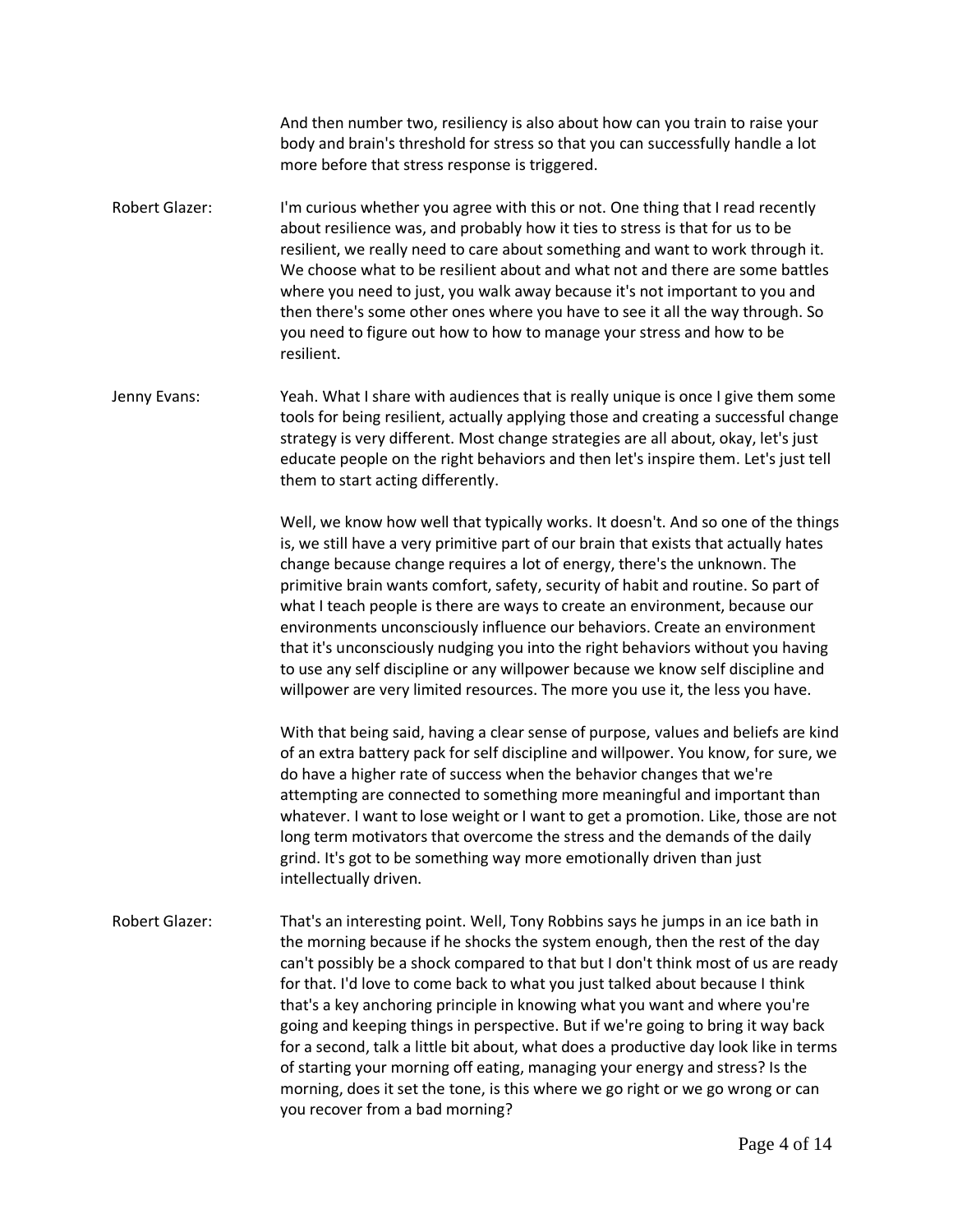Jenny Evans: For sure. From a physiological perspective, think about what sort of a state your body and brain is in. So, you haven't fueled your body since the night before. And so, when we wake up in the morning, all of us, our blood glucose levels are below optimal. Blood glucose is a great form of energy. And so ideally, within an hour of waking up, we need to put some sort of fuel, some food into the system to get our blood glucose levels into the ideal range because glucose is your brain's primary fuel source. And so, if you're not putting any fuel in for your brain, it's going to be extremely difficult to hit the ground running, being focused, being prepared, being engaged. I will also say like sleep is really important, even before you start your day. I think a lot of us are very quick to start sacrificing sleep for getting more work done, or maybe at night at the end of a long day, you just want to veg out. So, you'll start watching something on TV and pretty soon you won't go to bed until the show's over or just one more show, not paying attention to when your body is really tired. So there's a lot of things that you can do to optimize your sleep so that when you wake up in the morning you are more rested, you're ready to go. Caffeine. It can be an ergogenic aid, meaning it's performance enhancing. Although, the stress hormone cortisol is naturally at its highest level in our bodies in the mornings when we wake up. Large amounts of caffeine also increase cortisol. I hate to tell people this, but like, lots of coffee first thing in the morning is actually not really that great. Now, I've shared with you, I don't ask anybody to do anything I'm not willing to do myself. I love my coffee. I love the way it smells, I love the way it tastes, but I just kind of try to keep it to a minimum. Really getting your body and brain into an optimum state is one of the best things you can do to create a strong foundation to launch into a long busy day. Robert Glazer: Can I impact something you said there because let's say a wake up, I have some breakfast, I have my coffee and my cortisol is very high. There're short and long term implications there. If I'm about to dive into something that I really want to do, that could probably be very helpful to me in terms of the stress [inaudible 00:16:14] and sort of fight or flight and using that. If I'm about to dive into something I don't want to do or a sense of having too much to do, I actually could see the same thing then becoming a negative. So it might even depends on the context of that day and what it is that you need to do. I know Daniel Pink has a new bestseller out right now called When, in terms of being really thoughtful about when we do certain things within our lives. I can think of the days where I'm hopped up and that's helpful and when I'm hopped up in it's really hurtful. Jenny Evans: Totally. I mean, there's so many layers to this. You just have like those natural peaks and valleys in your energy levels. Regardless, when that stress response is triggered, when there's too much cortisol in the body, what that does is it actually decreases your access to the advanced portion of your brain, which is logic reasoning, making decisions that have consequences out into the future. And we're primarily functioning on that primitive brain, which is all about sort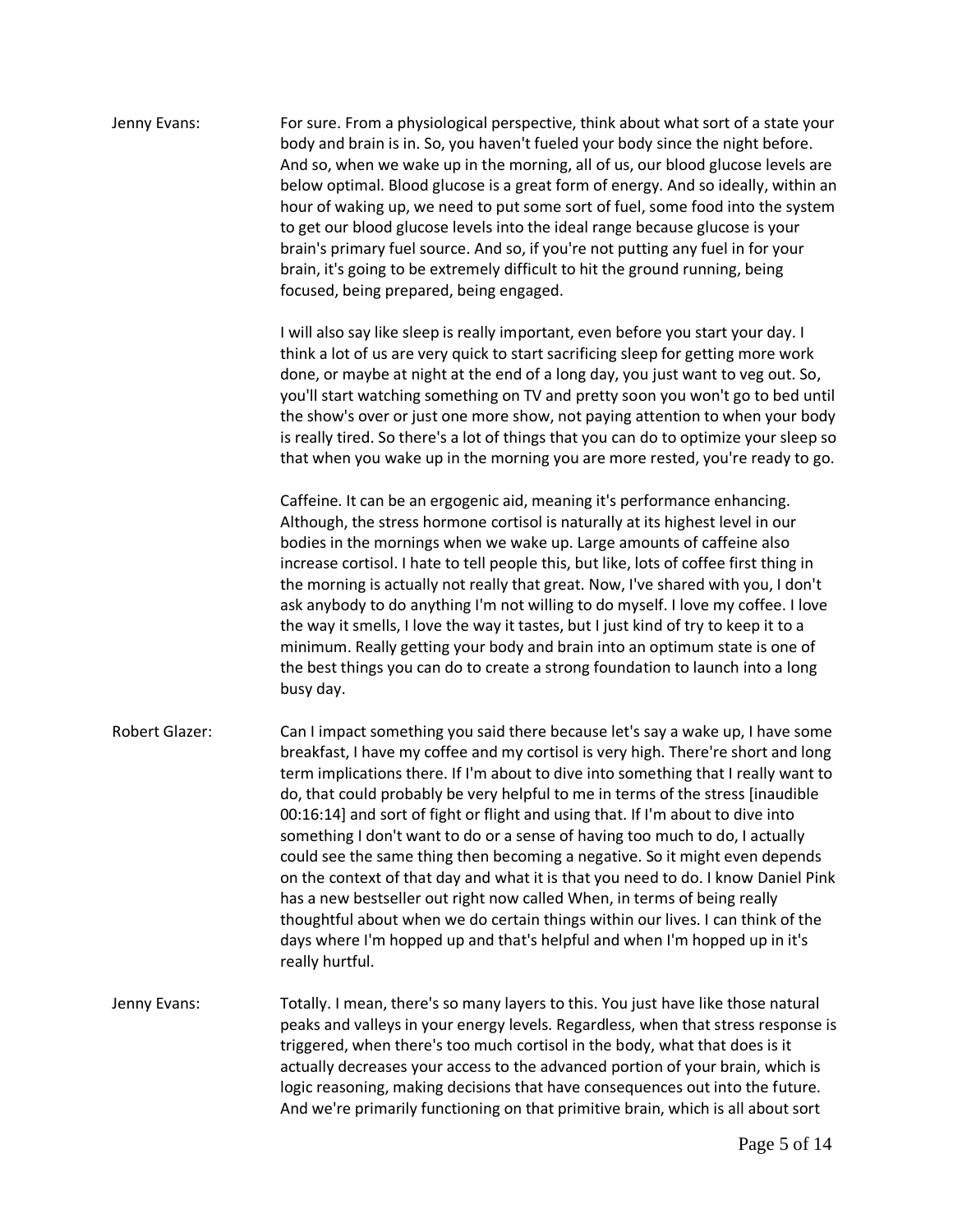|                | of, how am I feeling right now. It's about instant gratification. That's why we<br>become, we just do stupid things that are pretty short sighted, they're not good<br>for the long term. And that primitive brain is also highly reactive and it's really<br>emotional, and it's emotional from the perspective of it's hardwired to be<br>defensive and to assume the worst.                                                                                                                                                                                                                                                                                                                                                                                                                           |
|----------------|----------------------------------------------------------------------------------------------------------------------------------------------------------------------------------------------------------------------------------------------------------------------------------------------------------------------------------------------------------------------------------------------------------------------------------------------------------------------------------------------------------------------------------------------------------------------------------------------------------------------------------------------------------------------------------------------------------------------------------------------------------------------------------------------------------|
|                | And so, when we're operating with that primitive caveman brain and charge<br>which is anytime that stress response is triggered, even though we might want<br>to be making great decisions, we honestly don't have access to that part of our<br>brain.                                                                                                                                                                                                                                                                                                                                                                                                                                                                                                                                                  |
| Robert Glazer: | Didn't you have a name for that? Was it Primitive Pete or something like that?                                                                                                                                                                                                                                                                                                                                                                                                                                                                                                                                                                                                                                                                                                                           |
| Jenny Evans:   | Yeah, I call our primitive brain Sneaky Pete. I call them sneaky because primitive<br>brain, it's all about our survival and our protection. There are things that our<br>primitive brain does that's good for us. But our primitive hardwiring has<br>changed very little in the last hundreds of thousands of years. So, there are<br>parts of us that are cavemen that are now living in this crazy advanced society.<br>And the hardwiring of how we're designed to function best, there's a huge<br>disconnect between the environments that we're working and living in now,<br>which kind of creates some problems, which is why I said, one of the change<br>strategies I talk about is your environment matters. And so how can we optimize<br>our environments to then optimize our behaviors. |
| Robert Glazer: | Can you give some examples of that and on the two brains when, how you bring<br>back one and when you need one or the other. Play that a little more and I think<br>it's really helpful.                                                                                                                                                                                                                                                                                                                                                                                                                                                                                                                                                                                                                 |
| Jenny Evans:   | Yeah. So there's a few things that you can do to keep Sneaky Pete out of the<br>driver's seat, that primitive caveman brain. So, anytime the stress response is<br>triggered, stress hormones come pouring out into the body and brain. And that<br>puts Sneaky Pete in charge, caveman brain. Well, what changes our chemistry is<br>a short burst of intense physical activity which mimics fighting or fleeing,<br>because the stress response is also called the fight or flight response. And when<br>we get a really short burst of intense physical activity, it actually burns off the<br>stress hormones and releases another set of hormones that counteract the<br>negative side effects of stress. And they put that advanced brain back online.                                             |
|                | And also then, you know, Sneaky Pete got to do his job. Theoretically, he got to<br>fight or flee. And he's lazy. So once he's done his job, he's like, all right, I'm<br>taking a backseat. I'm going to let advanced brain take over. So, 30 to 60<br>seconds of a short burst of intense physical activity puts your advanced brain<br>back online. So something like, you know, you just left a really stressful meeting.<br>Instead of taking the elevator up three floors, go to the stairwell and sprint up<br>those flight of stairs and you've just optimized your chemistry back into an ideal<br>state.                                                                                                                                                                                       |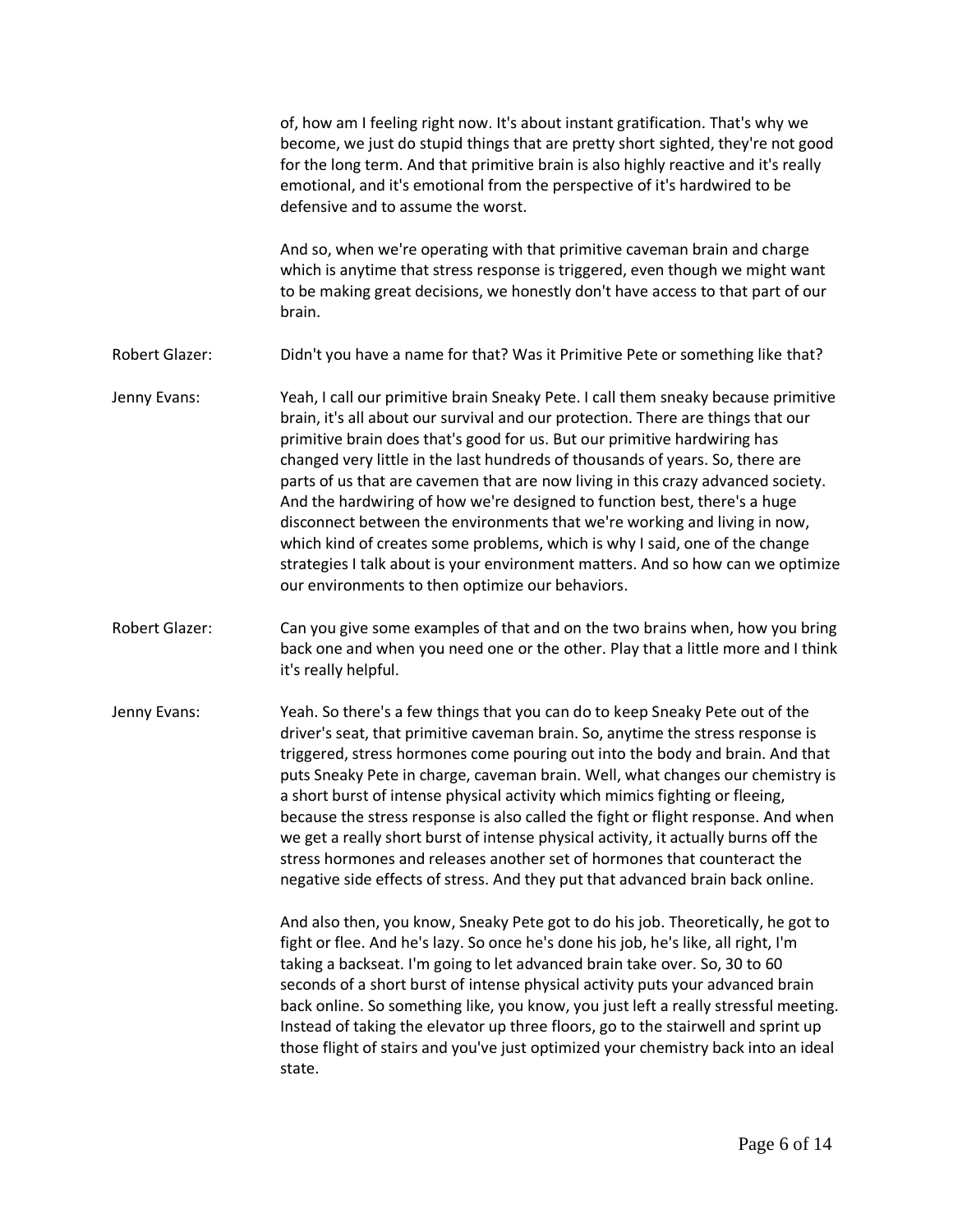|                       | From a nutrition perspective, when we go too long without eating, blood<br>glucose levels drop and that triggers the stress response. And now we've got<br>Sneaky Pete in charge, which explains why when we get hungry we just become<br>negative and emotional and reactive. So, by eating about every three to four<br>hours so that you've got consistent levels of ideal blood glucose keeps primitive<br>brain from taking over. |
|-----------------------|----------------------------------------------------------------------------------------------------------------------------------------------------------------------------------------------------------------------------------------------------------------------------------------------------------------------------------------------------------------------------------------------------------------------------------------|
|                       | There's all different kinds of things that you can do from the environment<br>perspective of creating what I call optimal defaults. So, primitive caveman brain<br>wants the easiest default option. Well, we've created a world of disastrous<br>defaults, where                                                                                                                                                                      |
| <b>Robert Glazer:</b> | Little red notification signals that grab your attention and pull you away.                                                                                                                                                                                                                                                                                                                                                            |
| Jenny Evans:          | What do you mean?                                                                                                                                                                                                                                                                                                                                                                                                                      |
| <b>Robert Glazer:</b> | All the real time stimuli, right? You're looking on your phone and everything is<br>beeping, all the notification icons are beeping and all that stuff, I assume that<br>that brings you right into that sort of stress mode.                                                                                                                                                                                                          |
| Jenny Evans:          | Yeah. But I'm even talking about bigger things like how workplaces are<br>designed. How communities are designed. For instance, we're hardwired to<br>move as little as possible and to eat as much as we can while we can. So now<br>think about the environments we've created from a movement perspective.<br>How did you get to work this morning, Bob?                                                                            |
| <b>Robert Glazer:</b> | I walked downstairs.                                                                                                                                                                                                                                                                                                                                                                                                                   |
| Jenny Evans:          | Oh, you did? Okay. I think you're in the minority.                                                                                                                                                                                                                                                                                                                                                                                     |
| <b>Robert Glazer:</b> | Probably a bad example. But most people drive or taking public-                                                                                                                                                                                                                                                                                                                                                                        |
| Jenny Evans:          | Have to drive because work's too far away. So the default option is you have to<br>use transportation of some sort. So, when most people get to work, what's the<br>default activity they do with their bodies?                                                                                                                                                                                                                        |
| <b>Robert Glazer:</b> | Sitting at their desk.                                                                                                                                                                                                                                                                                                                                                                                                                 |
| Jenny Evans:          | They sit in the desk. And then when it's time to come home from work, the<br>default is to sit again. And then when we get home from work, after we make<br>dinner, what's the default thing that a lot of us do with our bodies?                                                                                                                                                                                                      |
| <b>Robert Glazer:</b> | Sit on the couch and watch TV?                                                                                                                                                                                                                                                                                                                                                                                                         |
| Jenny Evans:          | Totally. So, we're hardwired to move as little as possible. But now we've created<br>environments that require very little movement. So now we wonder why is it so<br>hard for us to get regular exercise? Why is it so hard for us to not sit for long                                                                                                                                                                                |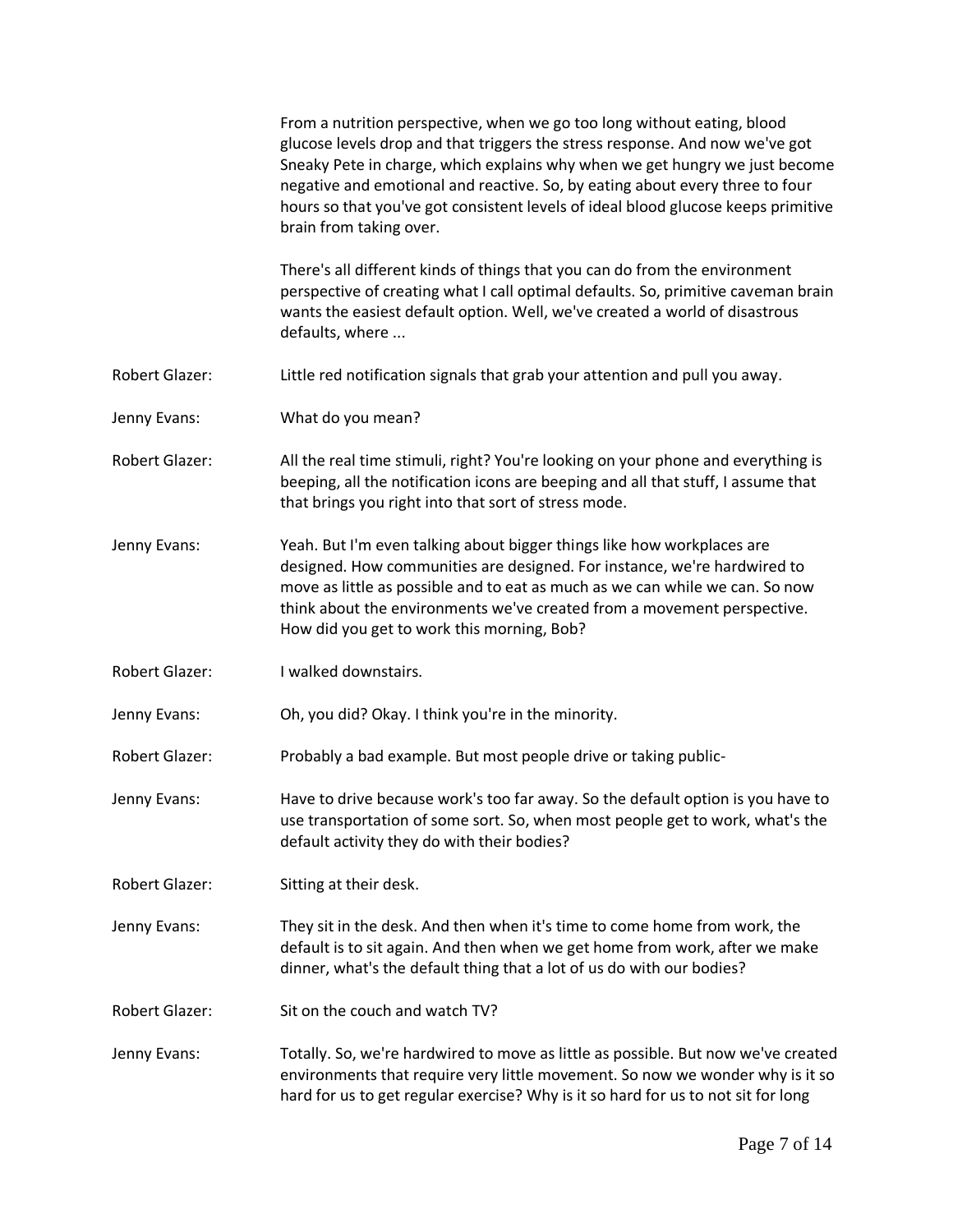periods of time? We're hardwired to eat as much as we can while we can. Think about serving sizes. They're enormous. And so, we're supposed to just like not eat all that food. That's not how we're hardwired.

- Robert Glazer: And just to be clear, because I think, this is probably more intuitive to you but as you said it, we're hardwired because this comes from the time of scarcity and no place to live, right? So this is not, this is not something that, was hardwired from a place of scarcity and now we're really more in a place of abundance.
- Jenny Evans: Completely. You got it. And that's why the book is called The Resiliency rEvolution. And revolution is actually spelled little r big E. So it's all about how we're evolutionarily designed and hardwired. You know, where are the fallbacks with that? But when we understand those fallbacks, we can actually turn those things around and use them to our advantage.
- Robert Glazer: We have a mutual friend, Heidi Hanna and what Heidi described to me once I think very similar to what you're talking about is that we're operating in fight or flight 10 times, it's probably meant to use 5% of the time. And I think a lot of us as our default are probably operating there 89% of time and our body's just not designed for that, right? And all that cortisol is making us sick and stressed. For a lot of things that people wouldn't in other countries or cultures would not consider stressful, right? There are some people out there I'd say that are legitimately stressed about dealing with their four houses that they have to manage today. They're getting the same physiological reaction even though someone in some other part of the world would not consider that a very stressful activity.
- Jenny Evans: Right. And what's really short circuiting this whole stress response is that we're designed to have a physical reaction to stress. When we do that, that's what hits the reset button. But now, you live in an environment where, you know, it's stressful at work while you're trapped in that meeting or you're on that long conference call or you're in rush hour traffic. There's no physical response to stress typically. And so that cortisol just continues to just constantly be circulating in your body which then kills cells in your brain related to memory and learning. Cortisol makes you want to pig out on those high fat, high sugar comfort foods. Cortisol keeps you up at night. It interferes with your sleep. It leads to anxiety and depression. It's really a lack of movement that's short circuiting this evolutionary hardwiring.
- Robert Glazer: I'm a little slow, and you just said it twice for it to click in my head. I just want to make sure I repeat for everyone else. The fight or flight is designed for you to fight or flight, right? Both of those are exercise or activities that then get rid of the cortisol. But we're walking into situations where we're triggering the action and then we have no outlet to make it go away.
- Jenny Evans: Absolutely. Yeah. The end result of the stress response for our ancestors was it was fast and it was furious and it was physical. And either it was over with or they were over with. And it happened very quickly. Now, like, we just have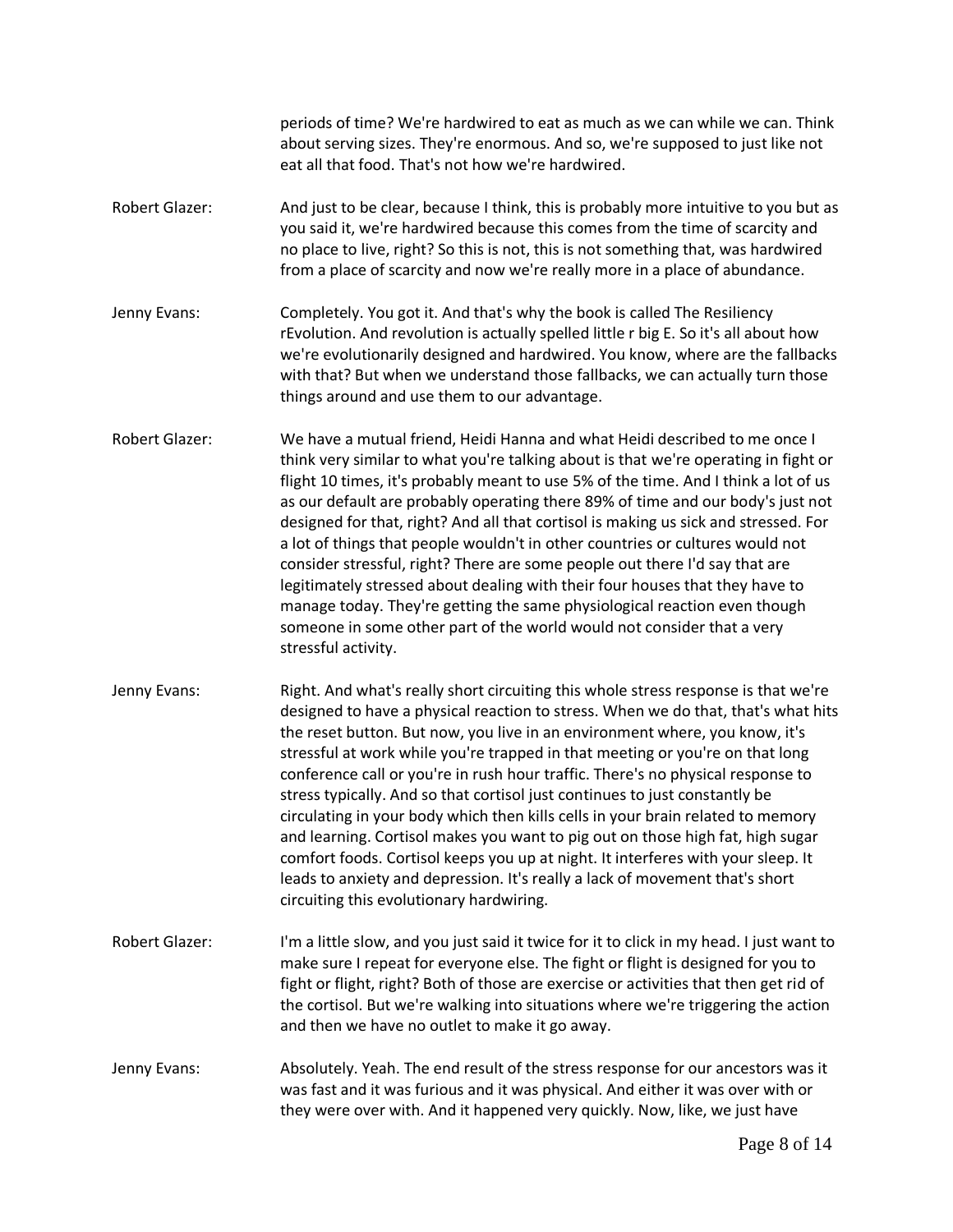these stressors that just keep going and going and going and we don't get the physical activity to restore our chemistry. We're just walking around just stewing in these stress hormones that are just leading to major issues, both psychological as well as physiological.

- Robert Glazer: So the best thing that you can be, the worst thing you can be as passive aggressive. If we're walking into a meeting and we're sitting there and we're stewing on something, we might as well have it out with the people that we're with and burn off some of that cortisol.
- Jenny Evans: Yeah, like lock the door, ring the bell, WWE SmackDown. We're going to settle this, we're going correct this right now. No, you don't want to do that. It's not so much about, you know, you could say, you know what, let's talk this out. But the problem is, the fact that you got stressed out about it changed your chemistry and your physiology. You secreted cortisol. And cortisol is now going to be in your system for hours after that. So, even though maybe you kissed and made up, your chemistry still has not been corrected.

And so, I always tell people, like you're not going to be able to get a short burst of physical activity right in the moment when you have experienced stress. But as soon as you can, find a way to just get some movement in your body that will then flush out those stress hormones, and then signal, the release of endorphins, endocannabinoids, human growth hormone. Just like this pharmacy that we have for stress that puts our brains and bodies back into an ideal state.

Robert Glazer: There's some misperceptions I think about exercise that I've heard you talk about in terms of where we get our max benefit in terms of longer versus high intensity and when we should do each. Can you talk a little bit about that because I think that a lot of people might not be exercising in the way that actually has the most benefit or helps with stress or relieves some of the cortisol stuff that you were talking about.

Jenny Evans: Yeah. I think one of the biggest issues people have with getting regular exercise is they don't have the time. The good news is is that long workouts really don't produce better results. And in fact, there's a way to actually shorten your workout dramatically and get much better results. So, for quite some time, as exercise physiologists, we've known that high intensity interval training is the number one way to elevate your fitness and it's also more efficient and effective because you can actually get twice the results in the same amount of time as a long like slow, steady workout. Or, what you can do then is cut your workout in half and do high intensity interval training and get the same amount of benefit as a longer moderate workout.

> And so, with this high intensity interval training, it very quickly starts changing the chemistry and physiology of your body from a fitness perspective, but it's also the number one way to build your resiliency to stress. Because think about this, okay, when you're exposed to a stressful event, heart rate goes up and then when the stressful event is over, heart rate drops. So, how quickly your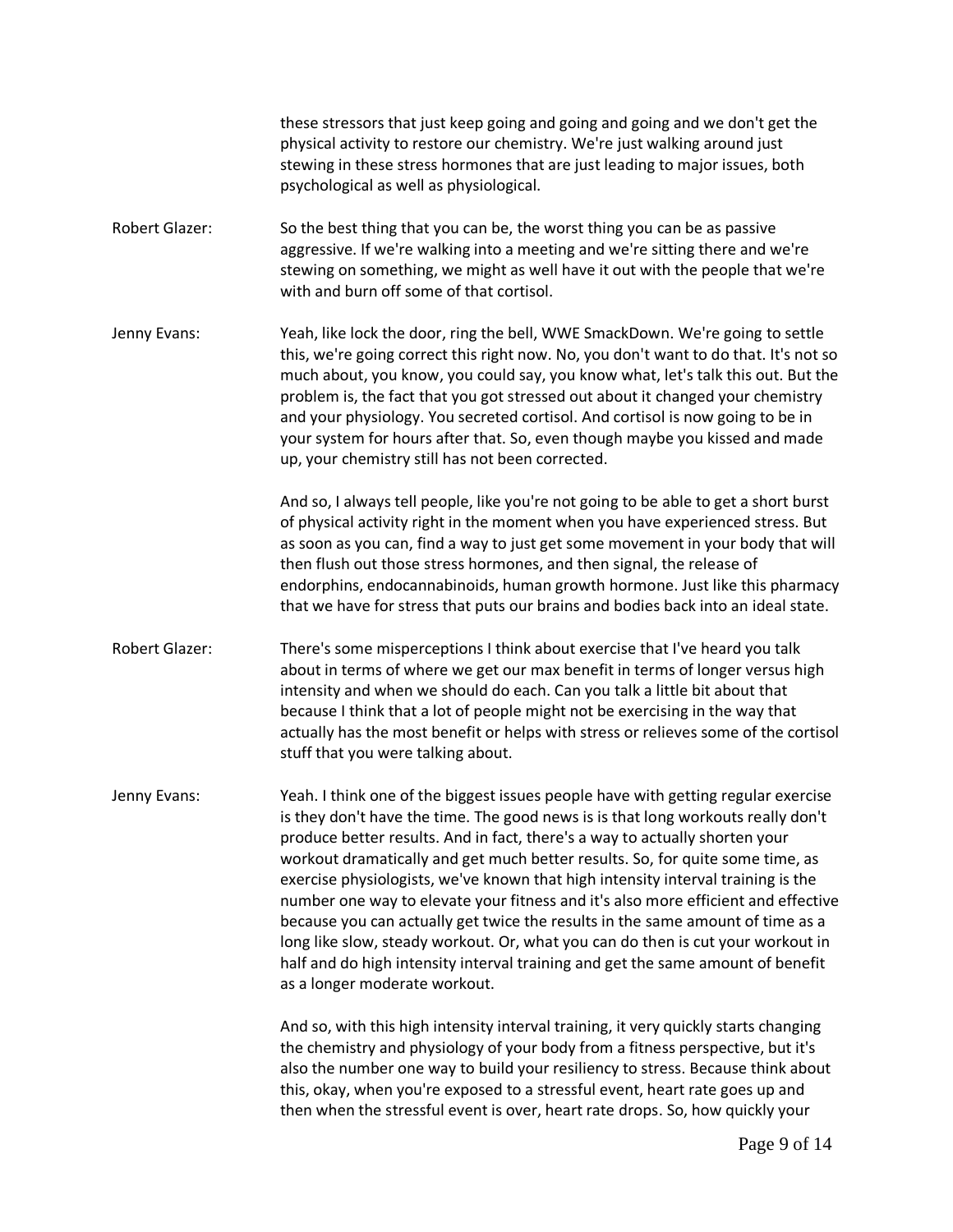heart rate drops and recovers from stress indicates how resilient you are. So, when you exercise, heart rate goes up and then when the stress of exercise is over, the heart rate drops. How we measure somebody's level of fitness is how quickly their heart rate drops and recovers after the stress of exercise is over.

- Robert Glazer: So you're saying that that mimics you. The hit training mimics what you're trying to train your body to do in terms of recovering from stress.
- Jenny Evans: Exactly. There is a direct connection between getting your body to recover from stress and getting your brain to recover from stress. It's the same. And research shows that people who are more physically fit have a higher capacity for stress and they recover from stress more quickly and more efficiently. Going back to our evolutionary hardwiring, the stress response for our ancestors didn't go on for 60 minutes at a moderate intensity. It was a short burst. It was quick, it was fast, it was furious and then they recovered.

And so, these high intensity interval exercise sessions are really sort of mimicking that fight or flight response. And so, I actually sort of poured over the research journals and I was like, okay, how much physical activity do you need to do and at what intensity to actually change your chemistry and your physiology. What research shows is 30 to 60 seconds of intense physical activity stimulates the release of endorphins, which then restore balance after the stress response.

So this means a couple of things. You just get off the phone, you had a really stressful call with a client. Shut your office door and do 30 to 60 seconds of burpees or squat jumps or push ups or jump rope without the rope in your hands. You've now just corrected your chemistry. But if you want to build your resiliency, if you set aside a few minutes to do some exercise and just say, you know what, I'm going to do some short burst of physical activity followed by recovery and I'll repeat that a handful of times, that's what's actually going to build your fitness and your resiliency to stress.

- Robert Glazer: When you do it makes it either a painkiller or a vitamin? Is that sort of what I'm hearing. If you do it when you're not stressed, then you're building up your bank to deal with stress. But then it's also using it when you have that rush or that cortisol in your system to let it out. Am I interpreting that correctly?
- Jenny Evans: You got it. You know, you've got two options. You can just do it really quick to just correct your chemistry. Hit the reset button on stress. Or you can do a series of short bursts, which then makes you more resilient to stress in the future. So there's the now and the future.
- Robert Glazer: What's interesting I've noticed with the latest iOS watch update is that they have a thing in the heart rate section that actually shows you your recovery heart rate. We have access more this information watching within a half an hour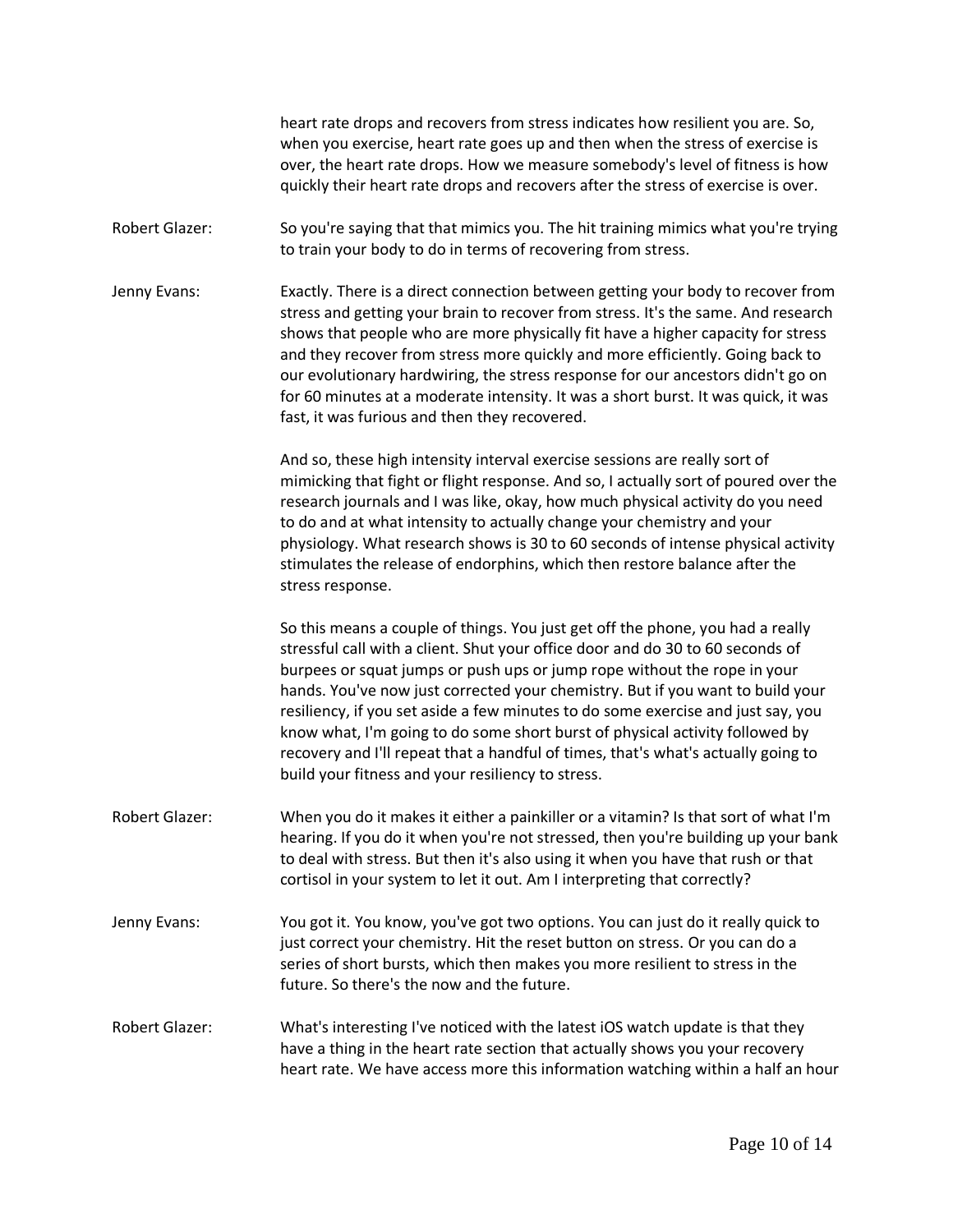or hour, how quickly did you come down from your peak. I assume that's all part of interval training, right?

- Jenny Evans: Absolutely. Yeah.
- Robert Glazer: Can you give people some specifics here? How quickly should you come down from your max? Or what should the delta be? Or if anyone has Apple Watch is really trying to look at the efficacy of this, what should they be looking for?
- Jenny Evans: Well, all of us are different. And so, we can't really compare apples to apples because my resting heart rate is going to be different than yours, Bob, which is going to be different than our listeners.
- Robert Glazer: Probably a lot lower than mine.
- Jenny Evans: Maybe. You know, so your max heart rate is going to be based off of that. Here's just a great way is to look at what's my current baseline. Just where am I at now, no judgment. But this is just my starting point. And now start paying attention to how long does it take me to get my heart rate to come back down. What you should be noticing over time if you're exercising consistently is that it takes less time for you to recover from that stress of exercise. You're increasing your fitness and your resiliency.

So, another thing that you should notice is that you will actually have to work harder to get your heart rate to get as high as it was in the past, because now what you've done is you've raised your threshold to be able to handle stress. So now your heart rate might not get as high. So the two things just so simply you should be looking for is that just your heart rate starts to recover more quickly than your baseline. And that also you're going to have to work a lot harder to get your heart rate as high as it used to go.

Science is great. For some people, they love to track all of that. And for some people, that's a huge stressor.

- Robert Glazer: Yeah, I mean, what creates stress is really, really different from each person. Can you go back a little bit to what you started with? I wanted to sort of start from the five or 10 feet. But, you really dove into something that's important, kind of bring this all full circle about kind of like like what's your north star and kind of keeping things in perspective around your values and where you're going and how that helps you manage stress on a day to day level.
- Jenny Evans: For me, one of my strongest beliefs is that, I believe that we are all given a set of talents and gifts and that it is our responsibility to try to fully develop those as much as we possibly can while we're here and then to put them out into the world and make a difference in some way, shape or form. That operating belief for me gives me confidence and courage to really put myself out there and to put myself into stressful situations that are really going to stretch me as a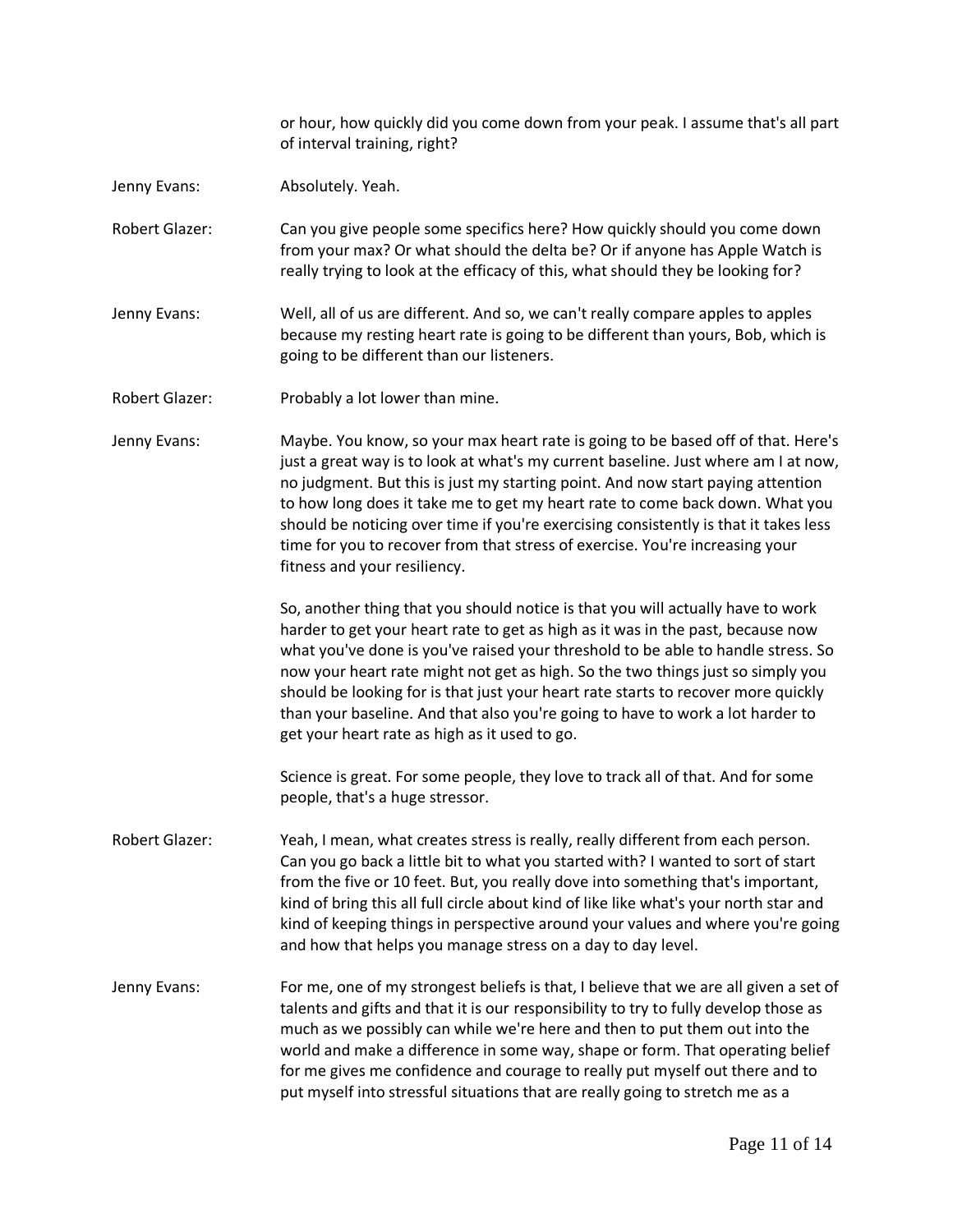person. It's those things that really challenge us the most that teach us the most. I mean, from a physiological perspective, how we grow muscle is that we have to expose our muscles to stress. That's how they adapt and grow and get stronger. I've actually spent a lot of time getting clarity on my core beliefs. I have five core beliefs that are really, really strong. Those beliefs really guide my behavior on a daily level. They're applicable to the right here right now. These five core beliefs help me to make decisions professionally, personally, physically. They are great like buffers against stress because they helped me to really

embrace stress and see it as a tool for growth. As long as we get recovery though. If you don't get recovery from stress, that's when we actually instead of getting growth, that's when we start shriveling.

- Robert Glazer: The recovery needs to be in the balance of a day or are you advocating recovery needs to be pretty quickly after the stress?
- Jenny Evans: We need to be getting recovery periodically all day long. Because I mean, really, we're expending a lot of energy all day long. So it doesn't really make sense to only get energy recovery when you come home after a long day. That's not sustainable. I mean, athletes who are running a marathon, they break up that 26.2 miles into perhaps eight water bottle stations. What they're doing is they're saying, okay, I'm going to perform for a long period of time and I have to sustain my performance. So I actually have to plan in where am I going to get some energy recovery so that I can sustain speed, stamina and really perform to my best.
- Robert Glazer: That's a good segue in a question I was going ask you directly. We've been talking a lot about performance and you are a sought after speaker, award winning author, but you're also a competitive athlete. So with all that you have going on, the demands on your plate, what are some of the tricks that you do to perform at a high level across all of these disciplines?
- Jenny Evans: Yeah, great question. As I mentioned earlier, sleep. Bob, I am diabolical about getting enough sleep and protecting my sleep, because I will see it show up the next day in my workouts, in my energy, in my decision making. So, I am an old woman who does not think twice about, if it's nine o'clock and I'm tired, I'm going to go to bed. I need sleep.
- Robert Glazer: What's your target number of hours?
- Jenny Evans: You know, if I go to bed and then wake up on my own, it's about nine hours. I can get by on less than that but that's not my goal in life, I just want to get by. I want to be a high performer. So sleep is incredibly important for me. I also exercise at least five days a week, non negotiable. What I consider exercise means intensity. So I do almost 100% high intensity interval training because my workouts can be really, really short and really effective. I believe that if you have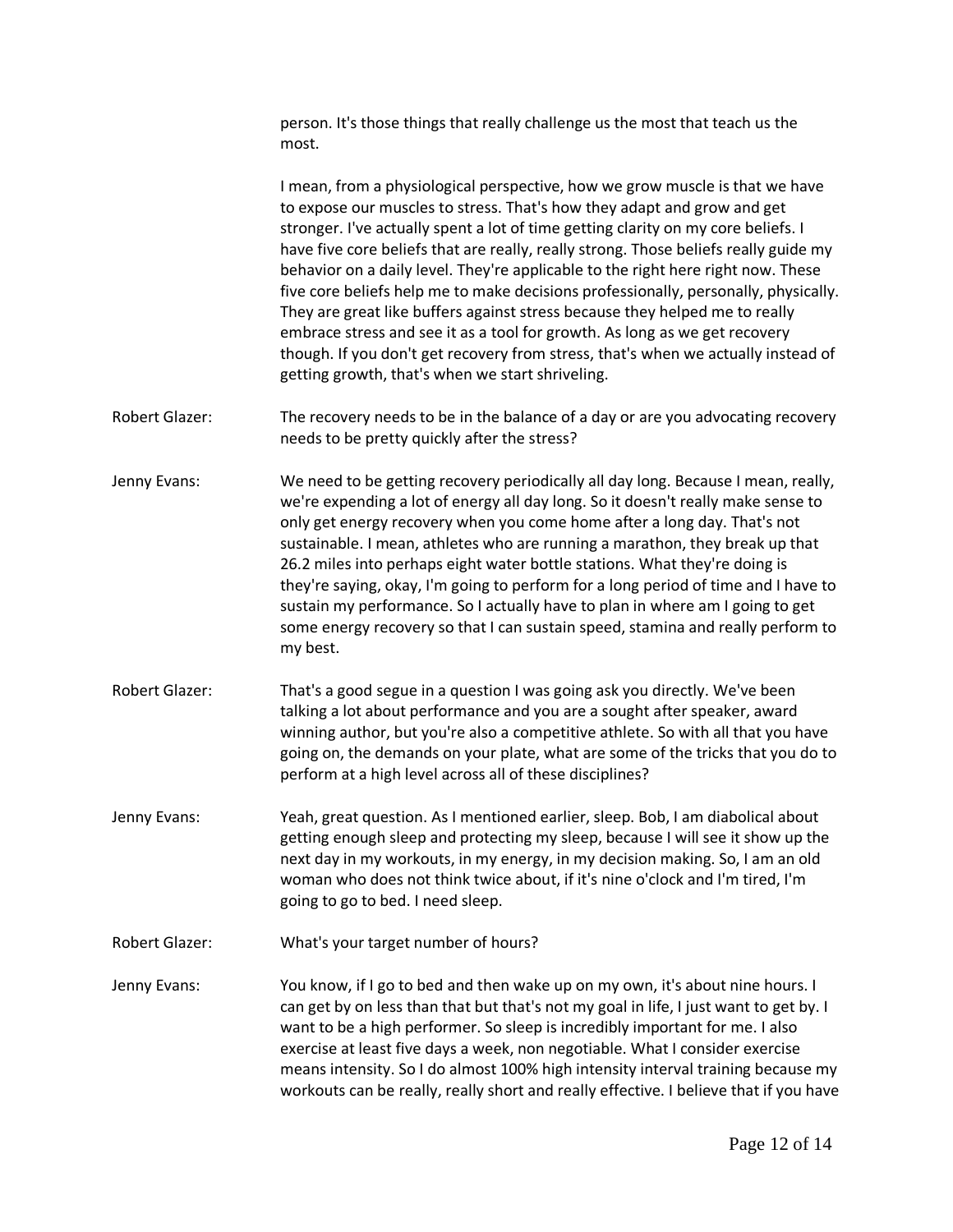your body and gravities turned on, you have everything that you need. I can get a great workout in my living room just using my own body weight. I can do it in my hotel. I don't have to pack stuff in my suitcase. I'm also really diligent about my nutrition. I almost never go longer than about three and a half hours without eating something.

But also, I love balance. Every evening, there's a gin and a diet tonic that happens. I have a little bit of junk food every afternoon. Life is also about balance. I think too, you know, being an entrepreneur, I love what I do and I get so much energy from that. Being able to do what I love, man, that's like, I get excited to wake up every day. I do have my coffee too. That excites me as well. I'm obsessed with how can I continue to learn, grow, expand my capacity, put myself out there, but do it in a way that's strategic. Nobody likes to cannonball into the deep end of fear. It's all about how can I just make myself a little bit uncomfortable. Okay, I did that. Now, I'm going to do something that's going to give me some recovery. Okay, now I'm going to do another thing that makes me a little uncomfortable and I'm going to follow that with recovery and that's growth.

- Robert Glazer: Let me ask you one last question again related to resilience. What's the mistake in your business or career that you think you learned the most from?
- Jenny Evans: Lifetime of examples. One that really jumps out to me, a professional mistake, and to be honest, this is going to sound weird, Bob. I don't view a lot of things in my life as mistakes. I view them as a learning opportunity.
- Robert Glazer: Absolutely.
- Jenny Evans: Like holy cow, what did I learn? So this resiliency training tool that I have, some people told me like, hey, that's a great fitness product, you should sell it on QVC and Shop NBC. I was like, okay. But in my gut, I was like, this is a rotten idea for QVC because with my my resiliency training tool, you actually have to work really hard. It's a hard workout. And that's not what most home shopping club shoppers are looking for. So, got on the QVC. The work that went into getting the product to get the right barcodes and shipping labels and get it into the system and shipping stuff out there. And the day before, the guy was like, this is going to make bank. This is going to go crazy. My gut, I'm like, I don't see it but I hope you're right.

Right before me, there was a guy selling the body blade. It was basically this like, think of a bow and arrow without the string on it. So you just hold this blade in the middle and you just stand there and you shake it back and forth. And then he even showed how you can do it while sitting down. I was like, oh, this is not going to be good. So I was on next. I think I sold like 35 units after all of that. It was a fricking epic failure. What I learned from that was A, I should have listened to my gut and I was like this is not the right fit. B, helped me to understand I don't want to be in the world of retail. I have zero passion for this.